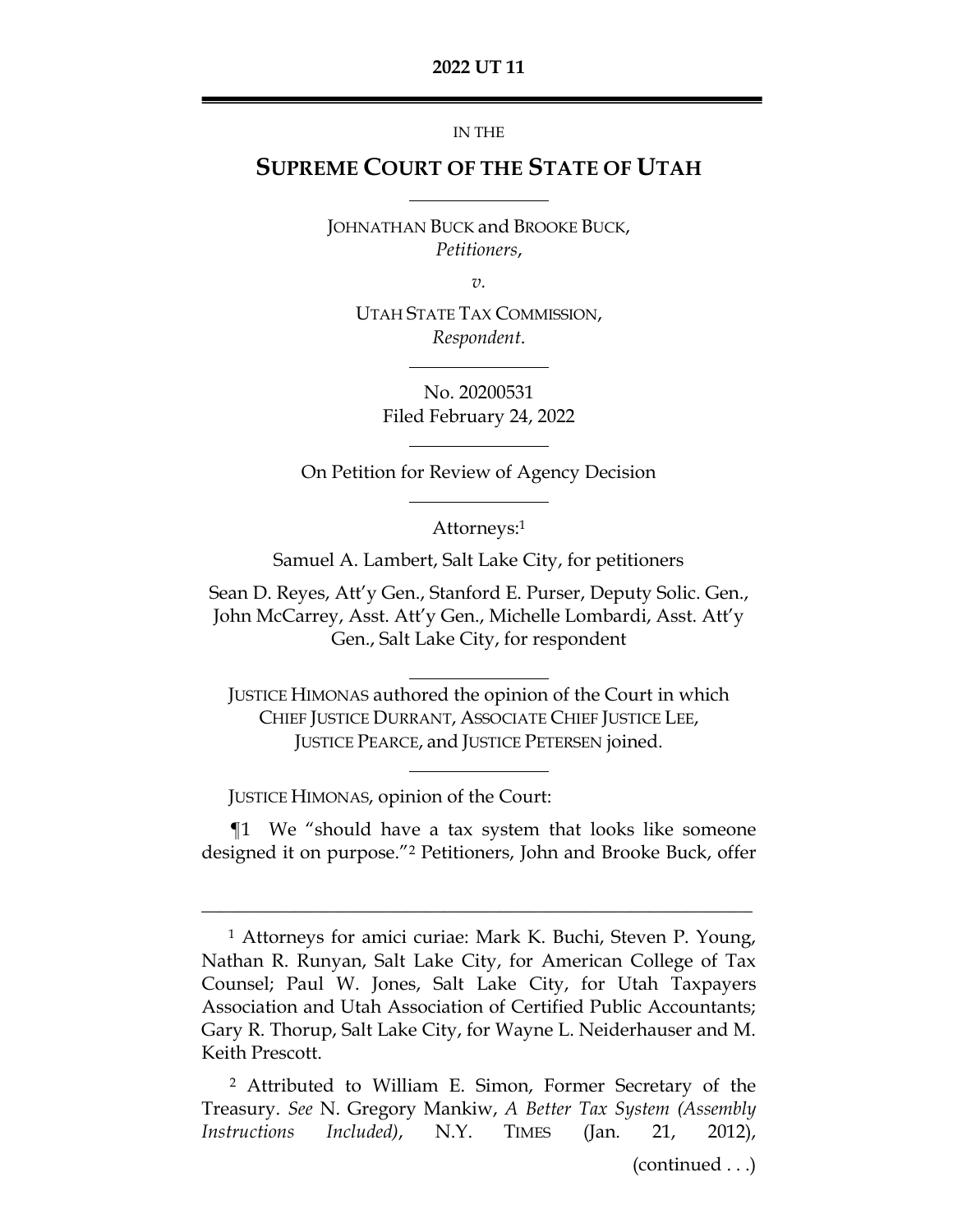## Opinion of the Court

a plain-meaning interpretation of section 136—the Domicile Provision—of the Utah Individual Income Tax Act, UTAH CODE §§ 59-10-101 to 59-10-1405 (IITA), <sup>3</sup> that suits this obvious and sensible statement. Respondent, the Utah State Tax Commission, not so much.

¶2 Where an individual is domiciled can have huge income tax consequences. In this case, the Tax Commission determined the Bucks "were domiciled in Utah for the 2012 tax year" and, therefore, owed nearly \$400,000 in back taxes and interest.

¶3 The Bucks dispute the Tax Commission's determination. They maintain they were domiciled not in Utah but Florida in 2012, and they argue the Commission's decision suffers from significant interpretive and constitutional defects. On the interpretive side, the Bucks contend that the Commission stumbled in construing IITA to mean that they had claimed a residential property exemption on their Utah residence, triggering the rebuttable presumption of domicile under section 59-10- 136(2)(a). The Bucks further contend that the Commission compounded this error by reading section 136 as barring consideration of "virtually all" evidence relevant to the Bucks' ability to rebut the presumption. On the constitutional side, the Bucks take the position that section 136, "as interpreted and applied by the Commission," unconstitutionally deprived them of due process and other constitutional rights.

¶4 We agree with the Bucks on their second point: The Tax Commission erred as a matter of law in interpreting section 136 to effectively preclude them from being able to overcome the rebuttable presumption of domicile. In addition, the stipulated facts, which the Commission basically adopted, decisively demonstrate that the Bucks were not domiciled in Utah in 2012 for income tax purposes. Accordingly, we reverse the Commission's decision on this basis alone. And because we need not, we do not reach either the question of whether the Bucks had claimed the residential property exemption or the question of whether the

 $\overline{a}$ 

https://www.nytimes.com/2012/01/22/business/four-keys-to-abetter-tax-system-economic-view.html.

<sup>3</sup> All references to IITA are to the provisions in effect in 2012, the tax year in question.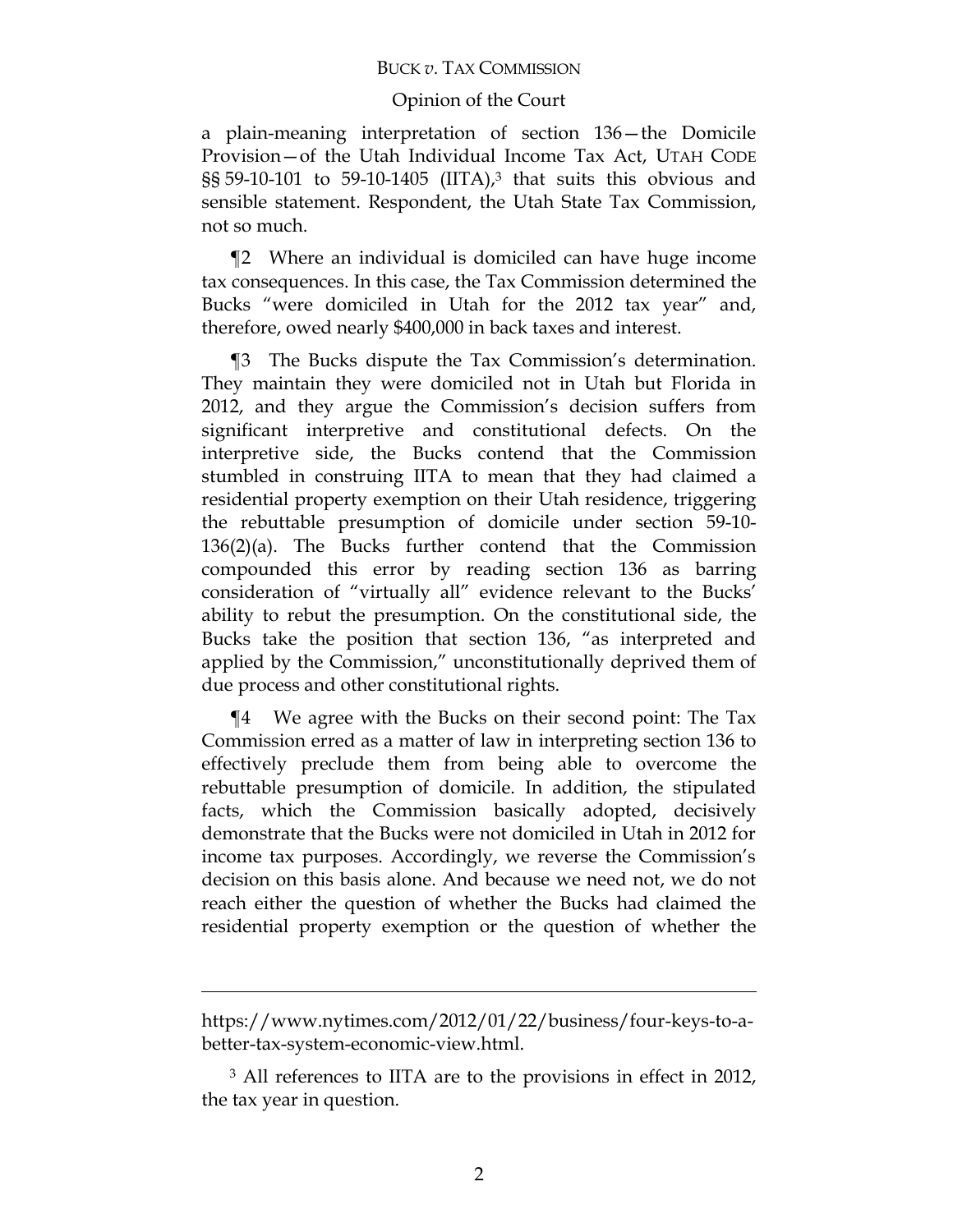#### Opinion of the Court

Commission's interpretation of the Domicile Provision would render it unconstitutional.<sup>4</sup>

# **BACKGROUND**

¶5 John Buck is one of the blessed few talented enough to make a living playing baseball, America's pastime. He started his career in 1998. He and Brooke married the following year.<sup>5</sup>

¶6 In 2004, John was traded to the Kansas City Royals. That same year, the Bucks purchased a house in Arizona, where the Royals hold spring training.

¶7 In 2007, the Bucks purchased a house in Bluffdale, Utah, to have a place close to Brooke's mother—Brooke was pregnant with twins at the time. The house received a primary residential property tax exemption from 2008 through 2013. The Bucks, however, took no action to request this exemption.

¶8 Testifying before the Tax Commission, Brooke spoke to the nature and quality of the Bucks' living accommodations in Utah. According to Brooke, the Bluffdale house "was among the first in a new development and was surrounded by" many bank-owned

\_\_\_\_\_\_\_\_\_\_\_\_\_\_\_\_\_\_\_\_\_\_\_\_\_\_\_\_\_\_\_\_\_\_\_\_\_\_\_\_\_\_\_\_\_\_\_\_\_\_\_\_\_\_\_\_\_\_\_

<sup>5</sup> Again, this case comes to us from the Tax Commission on a set of findings of fact almost entirely grounded on the parties' written stipulation. We lay out those facts in some detail as we have elected to fully resolve this matter instead of returning it to the Commission for further proceedings. *Infra* ¶¶ 49–51.

<sup>4</sup> Still, we note the Attorney General did not defend the Tax Commission's interpretation against the Bucks' charge that it renders the Domicile Provision unconstitutional. *Infra* ¶ 48. Accordingly, and as we explain below, even if we were to credit the view that the Commission's interpretation is reasonable and thus creates an ambiguity in interpreting the statute, the uncontested constitutional problems would cut against adopting the Commission's view. *Infra* ¶ 48; *see, e.g.*, ANTONIN SCALIA & BRYAN A. GARNER, READING LAW: THE INTERPRETATION OF LEGAL TEXTS 247 (2012) ("'Where a statute is susceptible of two constructions, by one of which grave and doubtful constitutional questions arise and by the other of which such questions are avoided, our duty is to adopt the latter." (brackets omitted) (quoting *United States ex rel. Attorney General v. Delaware & Hudson Co.*, 213 U.S. 366, 408 (1909))).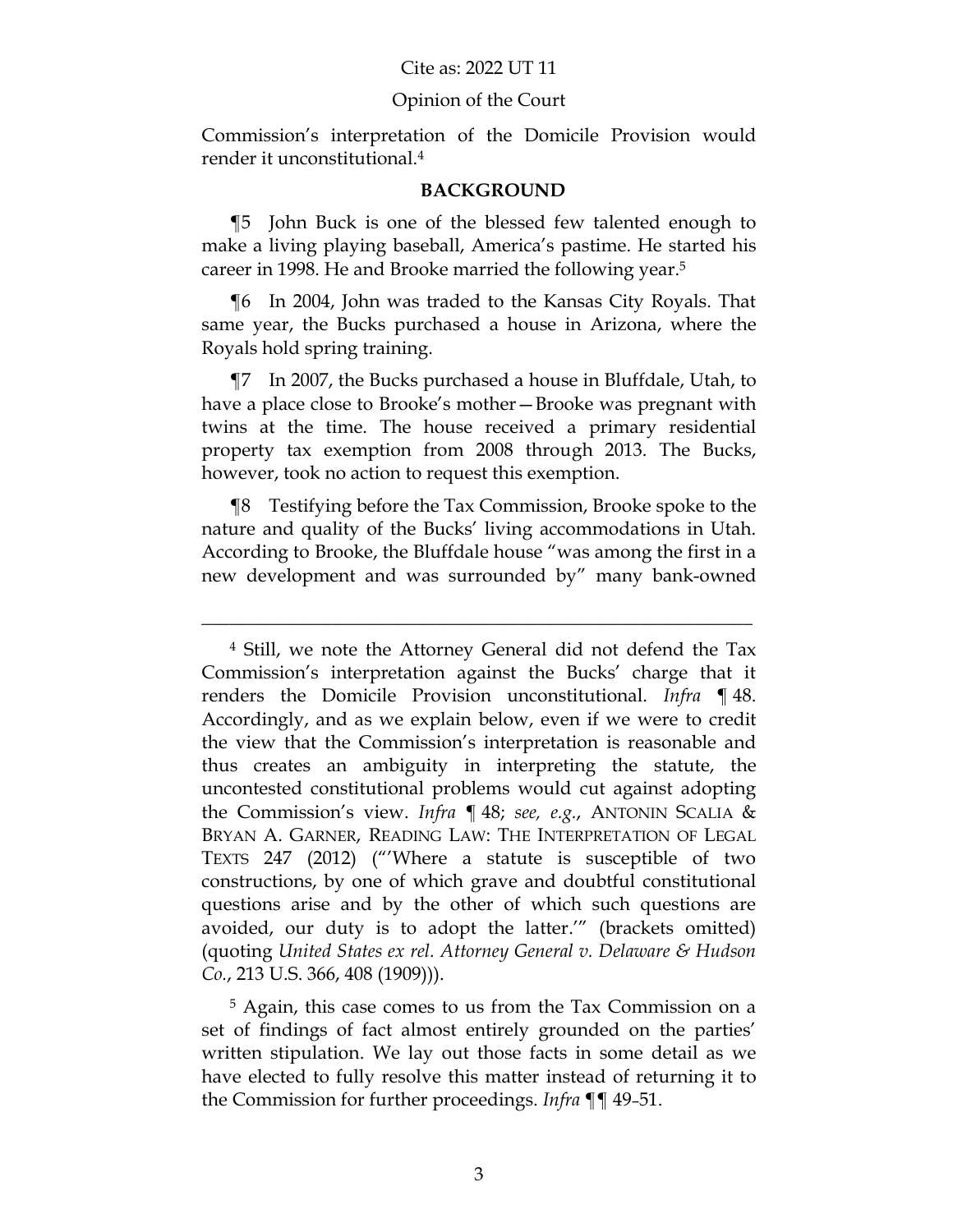### Opinion of the Court

lots following the Great Recession. <sup>6</sup> Also according to Brooke, the resultant lack of neighbors led to a sense of isolation and a lack of community. She further testified that these "feelings of isolation" were "deepened" by "one of the major streets that would link" the house "to neighboring areas" being gated. Similarly, she testified that "yet another impediment to a sense of community" was the "sporadic" or "lack of" snow removal near the house.

¶9 In November 2010, John signed a three-year contract with the Florida Marlins. A few months later, the Bucks moved to Florida.

¶10 The Bucks first attempted to buy a place in Pembroke Pines, Florida. When the deal fell through, they rented a house in Davie, Florida. The term of the lease was April 2011 through March 2012.

¶11 In December 2011, the Bucks entered into an agreement to lease a home in Plantation, Florida, from February 2012 through January 2013. The agreement provided for an additional writing that would allow the Bucks to buy the home during the lease term for \$1,550,000. The record suggests that the Bucks took possession in April 2012.

¶12 From 2008, shortly after the Bucks purchased the Bluffdale house, to 2012, the relevant tax year, the assessed value of the house, per Salt Lake County, had fallen from \$712,290 to \$548,090. Given the precipitous drop in value, the Bucks, quite understandably, did not think the Utah real estate market favorable in 2011 or 2012 and elected not to try to sell the house at that time. They also thought it convenient to have a place to stay when they were visiting Utah. In keeping with this thinking, in 2012, John spent eleven or so full or partial days, and Brooke spent twenty-two full or partial days, in Utah visiting relatives.

¶13 John's baseball career was not the only reason the Bucks moved to Florida. They also moved to give one of their sons, who, at the time, was suffering from a severe developmental delay and little language ability, access to superior doctors and educational programs. To this end, the Bucks enrolled their son in the Broward Early Steps program at the Children's Treatment & Diagnostic

<sup>6</sup> The facts reflect that an article in the May 24, 2010 edition of *The Salt Lake Tribune* noted the home foreclosure rate in Utah was the fifth highest in the United States.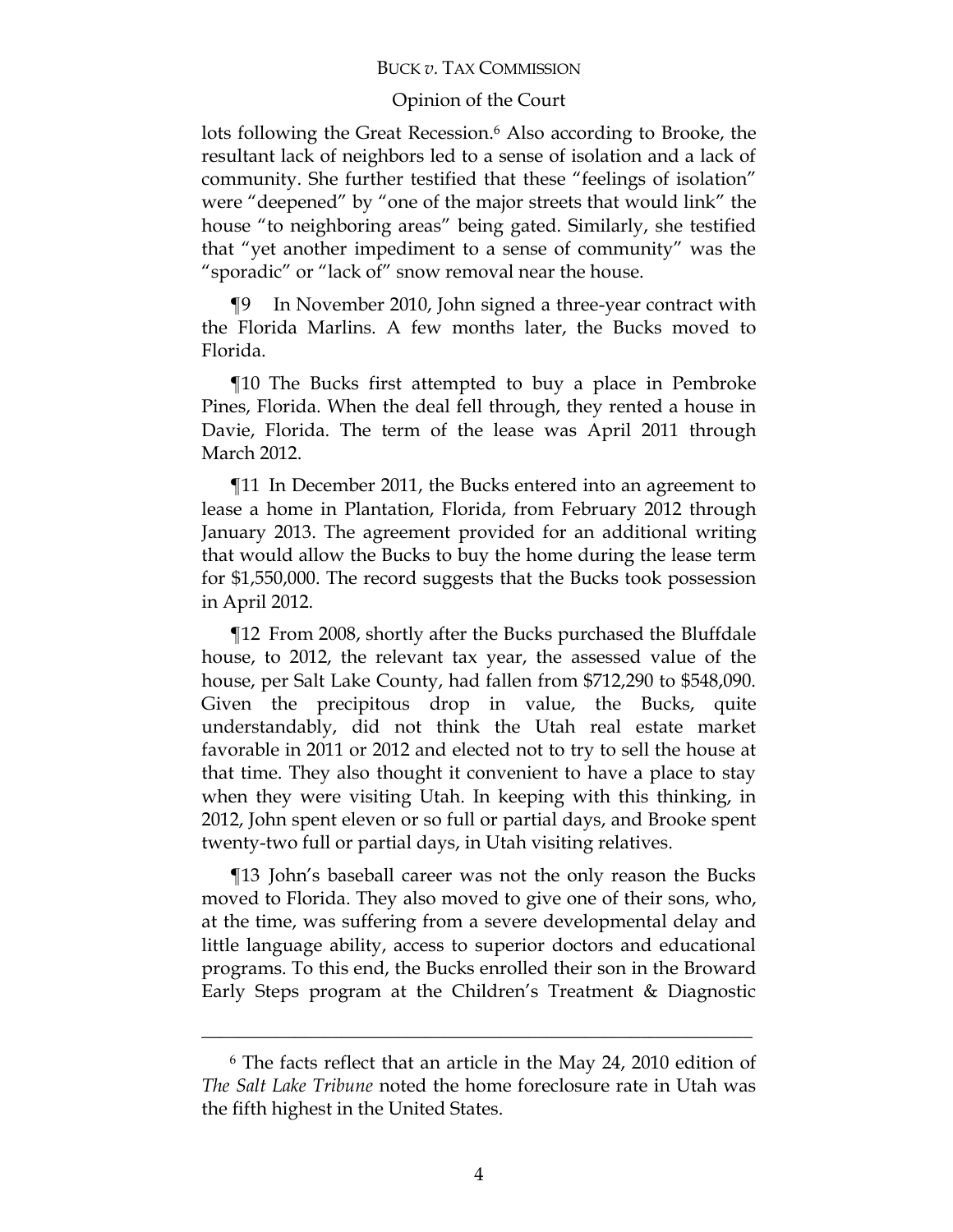### Opinion of the Court

Center in Fort Lauderdale, Florida, in early 2011, the Indian Trace Elementary special needs and early intervention preschool program in Weston, Florida, from August 2011 through June 2012, and the preschool at Temple Beth Emet in Plantation, Florida, from June 2012 through June 2013.

¶14 The Bucks enrolled their other son in Cambridge School in Weston, Florida, from August 2011 to June 2012, and then summer school and preschool at Temple Beth Emet in Plantation, Florida, from June 2012 through June 2013.

¶15 Both Buck children participated in karate and soccer during the 2012 school year. And a Florida pediatric group provided the children with all of their routine medical care.

¶16 In the 2011 to 2013 time period, the Bucks arranged their lives around their Florida residence. They belonged to a Florida church congregation, where Brooke volunteered to teach children's classes; they joined the Weston YMCA (in 2011); they held a gym membership in Weston (in 2011 and 2012); and they took part in the 2012 Dan Marino Walkabout Autism event in Florida. In addition, John volunteered with Camp Shriver in Miami, which is associated with Special Olympics Miami Dade County, and Brooke served as a room mother at Indian Trace Elementary and Temple Beth Emet.

¶17 The Bucks' pets were also part of the move to Florida, receiving their care from a Florida veterinarian throughout 2011, 2012, and into 2013. In actual fact, the Bucks became the poster family in Florida for public service messages urging pet adoption. And Brooke served as a campaign leader to reduce animal killings in Miami-Dade County.

¶18 John and Brooke obtained Florida driver licenses in September 2011. They also registered to vote in Florida in September 2011 and remained registered to vote there in 2012. John acquired a nonresident Utah hunting license in 2012 (mailed to him in Florida).

¶19 The Bucks registered two vehicles in Utah in the 2011 to 2013 timeframe: a 2010 Ford F250 truck, which they gave to Brooke's father to use, and a 2007 Acura MDX, which they gave to her mother. A commercial trailer was also registered in the Bucks' name in Utah, beginning May 2012. The trailer was purchased by Brooke's father to be used in a business the Bucks partly owned but that was operated by the father. They registered the rest of their vehicles during the relevant timeframe in Florida. These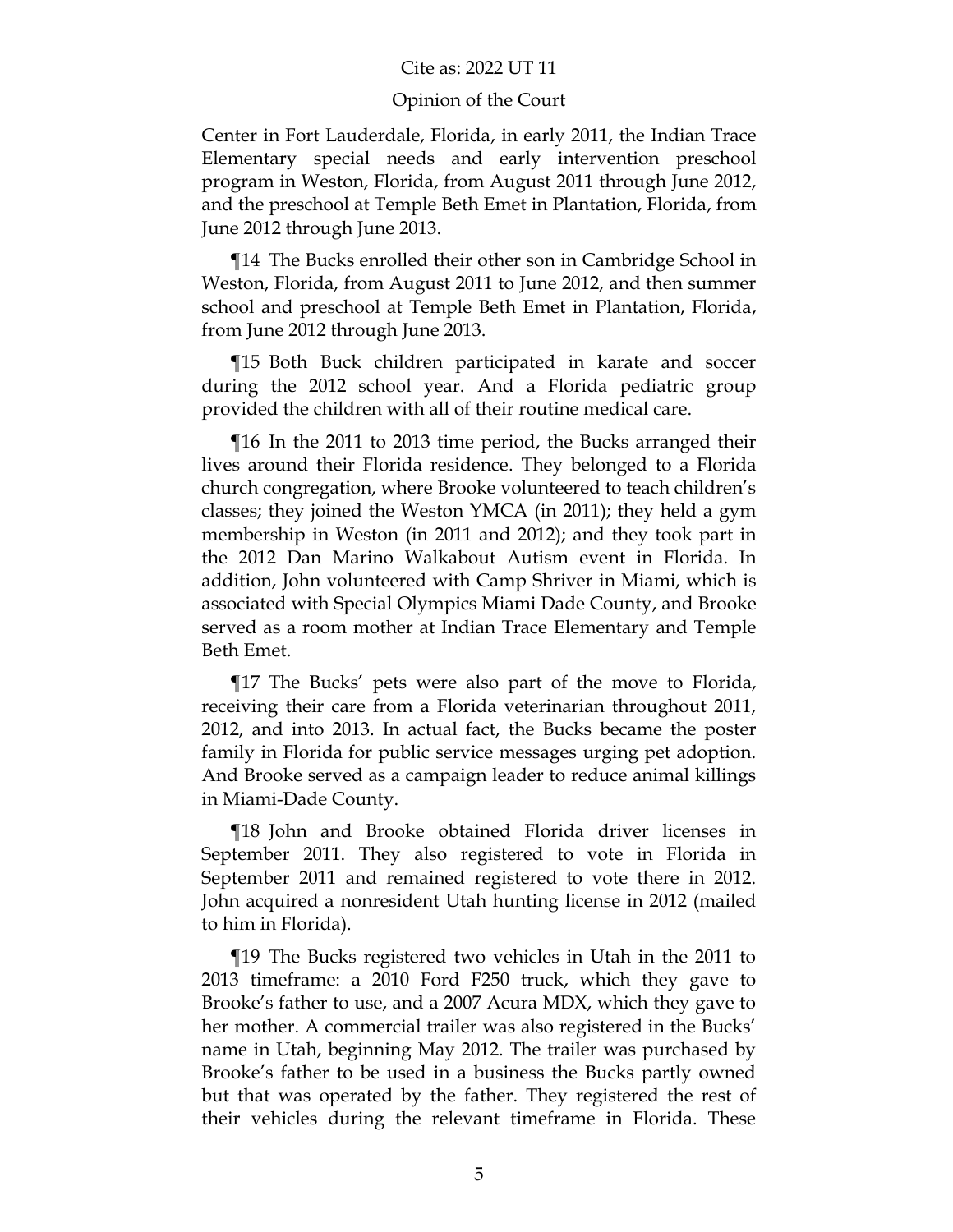#### Opinion of the Court

vehicles include a Jeep Wrangler, Toyota Sequoia, BMW, and Ford Expedition.<sup>7</sup>

¶20 Brooke testified that in 2012 she and John received the bulk of their mail at their Florida address. The Bucks continued to get a lesser amount of their mail at the Bluffdale address, and that mail largely related to the Bluffdale property itself. Furthermore, for that mail, the Bucks arranged to have Brooke's mother send it to them in Florida.

¶21 In terms of taxes and tax filings, the Bucks filed a Utah form TC-40B averring they were only part-time Utah residents in 2011. The Bucks had no income from a Utah source in 2012 and filed no Utah tax return for that year; they instead filed state tax returns in California, Missouri, Ohio, and Wisconsin in 2011 and 2012, indicating on all of those returns that they were residents of Florida. The tax returns were all filed using an address in New Jersey, the location of their accountant.

¶22 The record suggests the Bucks returned to Utah sometime in 2013. At that time, they moved into their Bluffdale house, which required significant renovations to bring it up to the standards the Bucks enjoyed in Florida.

¶23 In 2018, the Tax Commission's Auditing Division concluded that the Bucks were domiciled in Utah in 2012. The Bucks filed a petition for redetermination to the Commission. The Commission held a formal hearing in 2019, and issued its findings of fact, conclusions of law, and final decision in 2020, finding the Bucks to have been domiciled in Utah in 2012 and putting them on the hook for almost \$400,000 in taxes and interest. The Bucks filed a petition for review.

#### **JURISDICTION AND STANDARD OF REVIEW**

¶24 This matter comes before us on appeal from a final decision of the Tax Commission following a formal hearing. As such, we exercise jurisdiction under Utah Code section 78A-3-102(3)(e)(ii). And we review the Commission's decision, which was predicated on the Commission's interpretation of IITA (a pure question of law), for correctness. *See Ellis-Hall Consultants* 

<sup>7</sup> The Jeep Wrangler was registered in Utah in January 2011, and then in Florida from January 2012 through July 2013.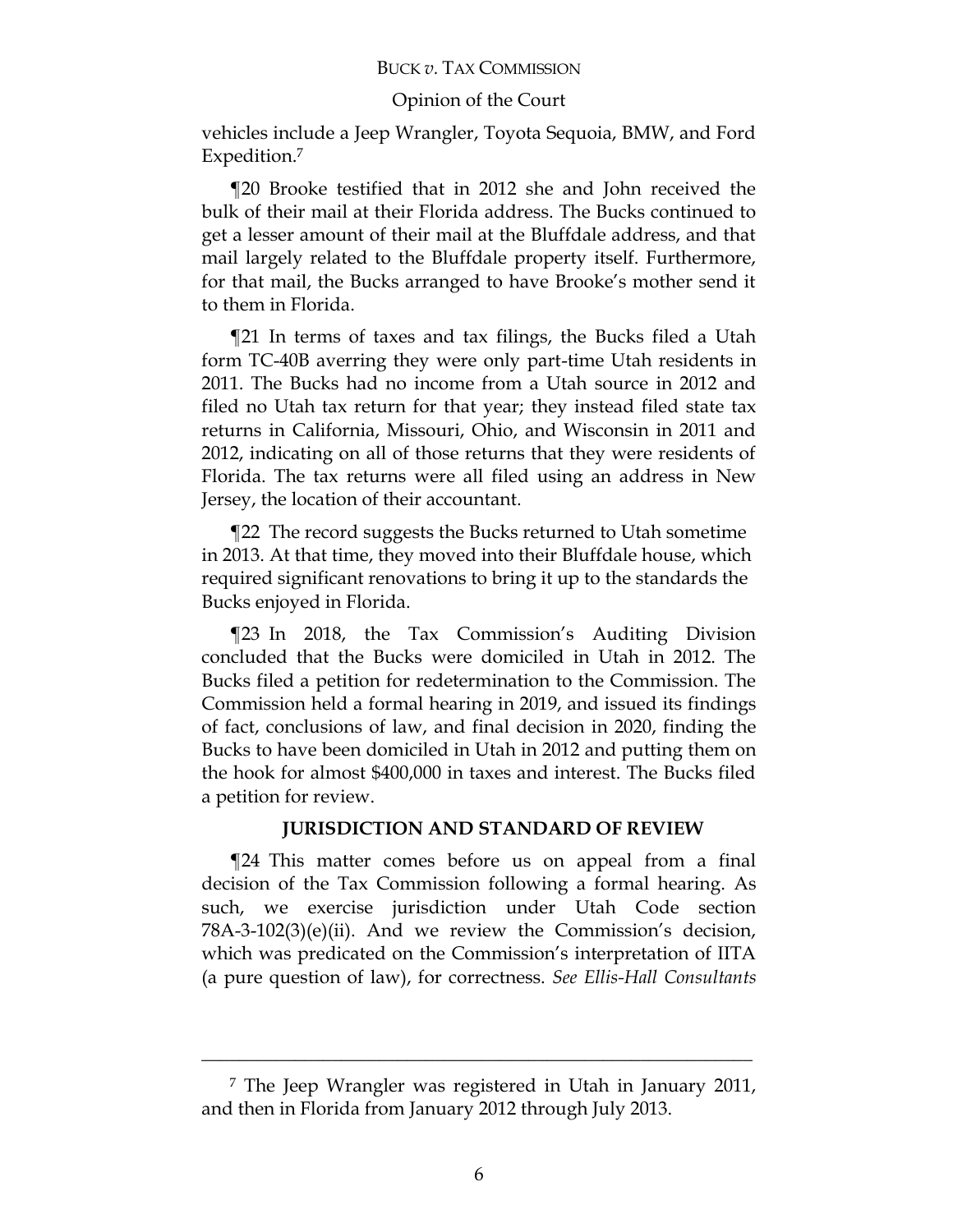#### Opinion of the Court

*v. Pub. Serv. Comm'n*, 2016 UT 34, ¶ 27, 379 P.3d 1270; UTAH CODE  $\S 59-1-610(1)(b)$ .

### **ANALYSIS**

¶25 In the proceedings below, the Tax Commission narrowly construed Utah Code section 59-10-136, the Domicile Provision. In the Commission's view, it could (and should) consider virtually no evidence relevant to the presumption of domicile accompanying IITA's primary residential property tax exemption. The Bucks countered that the Commission's narrow take makes a rebuttable presumption irrebuttable, a nonsensical outcome. As the Bucks rather expressively put it in their principal brief to us:  $\text{``[A]s}$ interpreted by the Commission, the Domicile Presumption is invoked by the thinnest of conditions and cannot be rebutted by the thickest sheaf of evidence."

¶26 The Bucks are right.

# I. THE PLAIN MEANING OF THE DOMICILE PROVISION BACKS THE BUCKS

¶27 When we interpret a statute, we start with the plain language of the provision, reading "it in harmony with other statutes in the same chapter and related chapters.‖ *Kamoe v. Ridge*, 2021 UT 5, ¶ 15, 483 P.3d 720 (citation omitted) (internal quotation marks omitted). "If, after conducting this plain language review we are left with competing reasonable interpretations, there is statutory ambiguity.‖ *Bryner v. Cardon Outreach, LLC*, 2018 UT 52, ¶ 10, 428 P.3d 1096. ―However, ‗a statute susceptible to competing interpretations may nevertheless be unambiguous if the text of the act as a whole, in light of related statutory provisions, makes all but one of those meanings implausible.'" Id. (quoting *Utah Pub. Emps. Ass'n v. State*, 2006 UT 9, ¶ 60, 131 P.3d 208 (Parrish, J., concurring)).

¶28 Bearing these interpretive tenets in mind, we construe the Domicile Provision to make two points clear, leaving no room for ambiguity. First, the presumption of domicile that results from claiming a primary residential property tax exemption is rebuttable. And second, contrary to the Tax Commission's overly narrow interpretation, taxpayers are not statutorily barred from having a meaningful opportunity to rebut the presumption.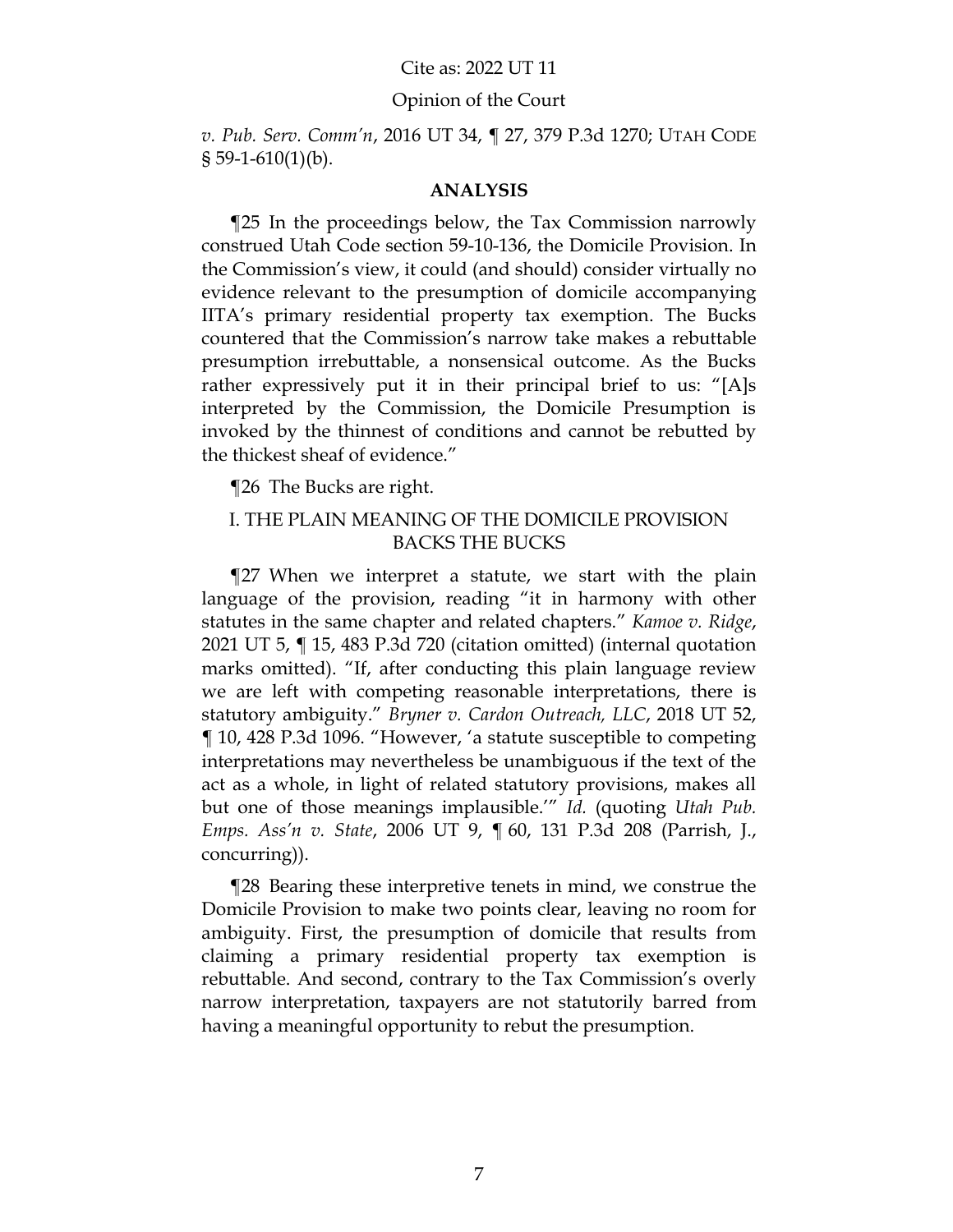#### Opinion of the Court

¶29 On the first point, we assume without deciding that the Bucks claimed a residential property exemption on their Utah residence. <sup>8</sup> Under the Domicile Provision, such a claim unmistakably creates "a rebuttable presumption" the Bucks "have domicile in this state." UTAH CODE  $\S 59-10-136(2)(a)$ . This much is uncontested.

¶30 What is contested, however, is the second point: whether the Domicile Provision affords the Bucks a meaningful shot at rebutting the presumption. And to get at the answer to this question, we need to properly understand the workings of IITA in general and subsections (1), (2), and (3) of the Domicile Provision in particular.

¶31 As we noted at the outset of this opinion, where an individual is domiciled can have substantial tax consequences. For example, it is "a well-established principle of interstate . . . taxation . . . that a jurisdiction . . . may tax *all* the income of its residents, even income earned outside the taxing jurisdiction.‖ *Okla. Tax Comm'n v. Chickasaw Nation*, 515 U.S. 450, 462–63 (1995) (footnote omitted).

¶32 In line with this ―well-established principle,‖ *id.*, Utah levies a yearly tax on "the state taxable income" of its "resident individual[s]." UTAH CODE  $\S 59-10-104(1)$ . A "resident individual," in turn, is defined to include one who is "domiciled in this state." *Id.* § 59-10-103(1)(q)(i).

¶33 As such, the \$400,000 question in this case is whether the Bucks were domiciled in Utah in 2012. Subsections (1), (2), and (3) of the Domicile Provision, taken together, provide the answer.

¶34 When courts refer to domicile, they are referring generally to "[t]he place at which a person has been physically present and that the person regards as home' or ‗a person's true, fixed, principal, and permanent home, to which that person intends to

<sup>8</sup> In addition to asserting the Tax Commission erred in limiting the evidence of domicile it could consider, the Bucks also argue the Commission wrongly concluded they had claimed a residential property exemption on their Utah residence.

<sup>&</sup>lt;sup>9</sup> It is worth noting that "[i]f an individual is considered to have domicile in this state," then "the individual's spouse" is also "considered to have domicile" here. UTAH CODE  $\S$  59-10-136(5)(a).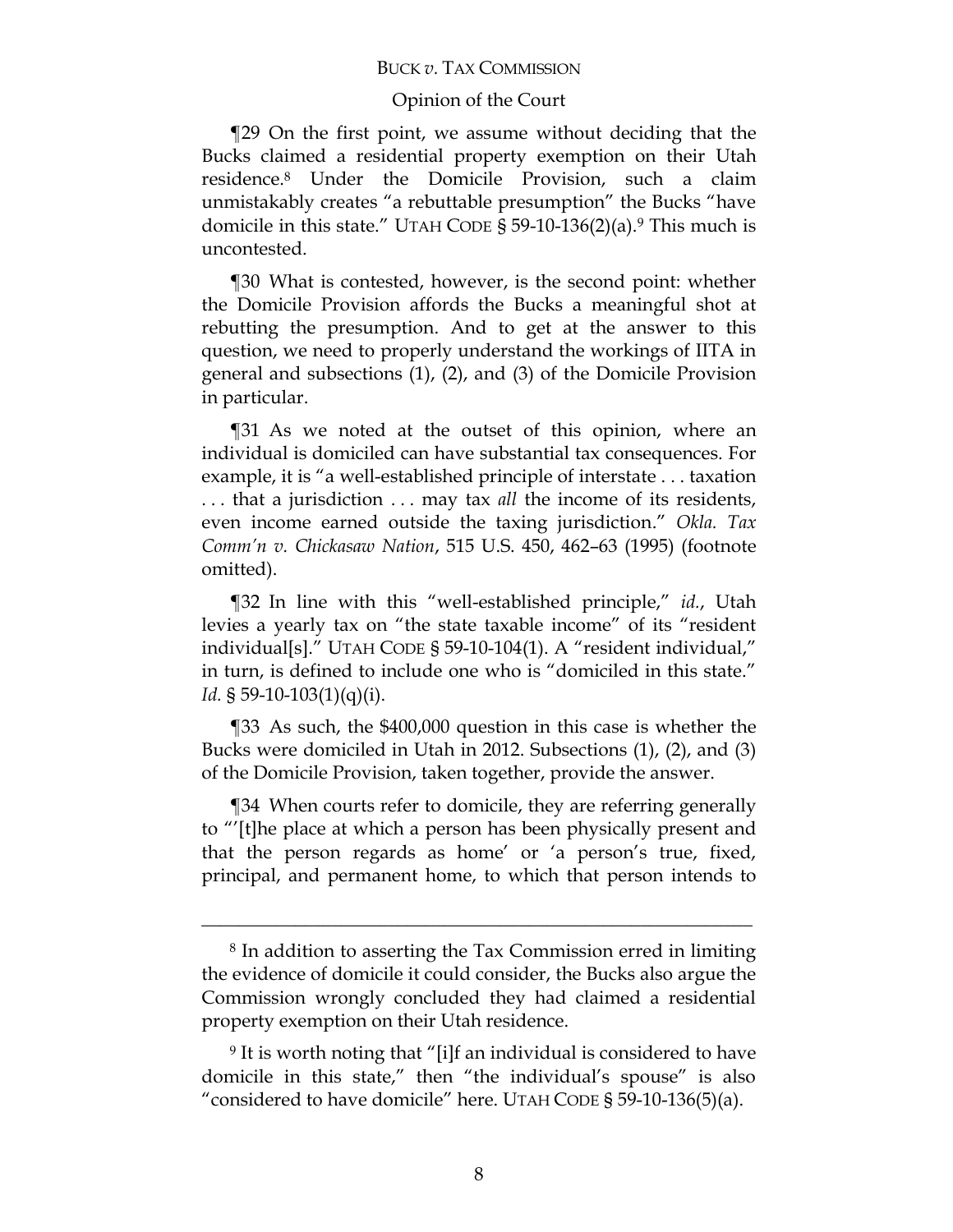#### Opinion of the Court

return and remain even though currently residing elsewhere.''' *Lilly v. Lilly*, 2011 UT App 53, ¶ 13, 250 P.3d 994 (alteration in original) (quoting BLACK'S LAW DICTIONARY 558 (9th ed. 2009)). And in applying these rather orthodox principles of domicile, courts look to a multiplicity of factors including, but most certainly not limited to, "the places where the [individual] exercises civil and political rights, pays taxes, owns real and personal property, has driver's and other licenses, maintains bank accounts, belongs to clubs and churches, has places of business or employment, and maintains a home for his [or her] family.‖ *Coury v. Prot*, 85 F.3d 244, 251 (5th Cir. 1996). "No single factor is determinative." *Id.* 

¶35 Subsection (3) of the Domicile Provision largely reflects these principles and factors. With regard to the principles, we are told in  $(3)(a)$  that an "individual is considered to have domicile in" Utah if:

(i) the individual or the individual's spouse has a permanent home in this state to which the individual or the individual's spouse intends to return after being absent; and (ii) the individual or the individual's spouse has voluntarily fixed the individual's or the individual's spouse's habitation in this state, not for a special or temporary purpose, but with the intent of making a permanent home.

UTAH CODE § 59-10-136(3)(a).

¶36 With regard to the factors, we are instructed in (3)(b) that the (3)(a) determination of domicile

shall be based on the preponderance of the evidence, taking into consideration the totality of the following facts and circumstances: (i) whether the individual or the individual's spouse has a driver license in this state; (ii) whether a dependent with respect to whom the individual or the individual's spouse claims a personal exemption on the individual's or individual's spouse's federal individual income tax return is a resident student in accordance with [s]ection 53B-8-102 who is enrolled in an institution of higher education described in [s]ection 53B-2-101 in this state; (iii) the nature and quality of the living accommodations that the individual or the individual's spouse has in this state as compared to another state; (iv) the presence in this state of a spouse or dependent with respect to whom the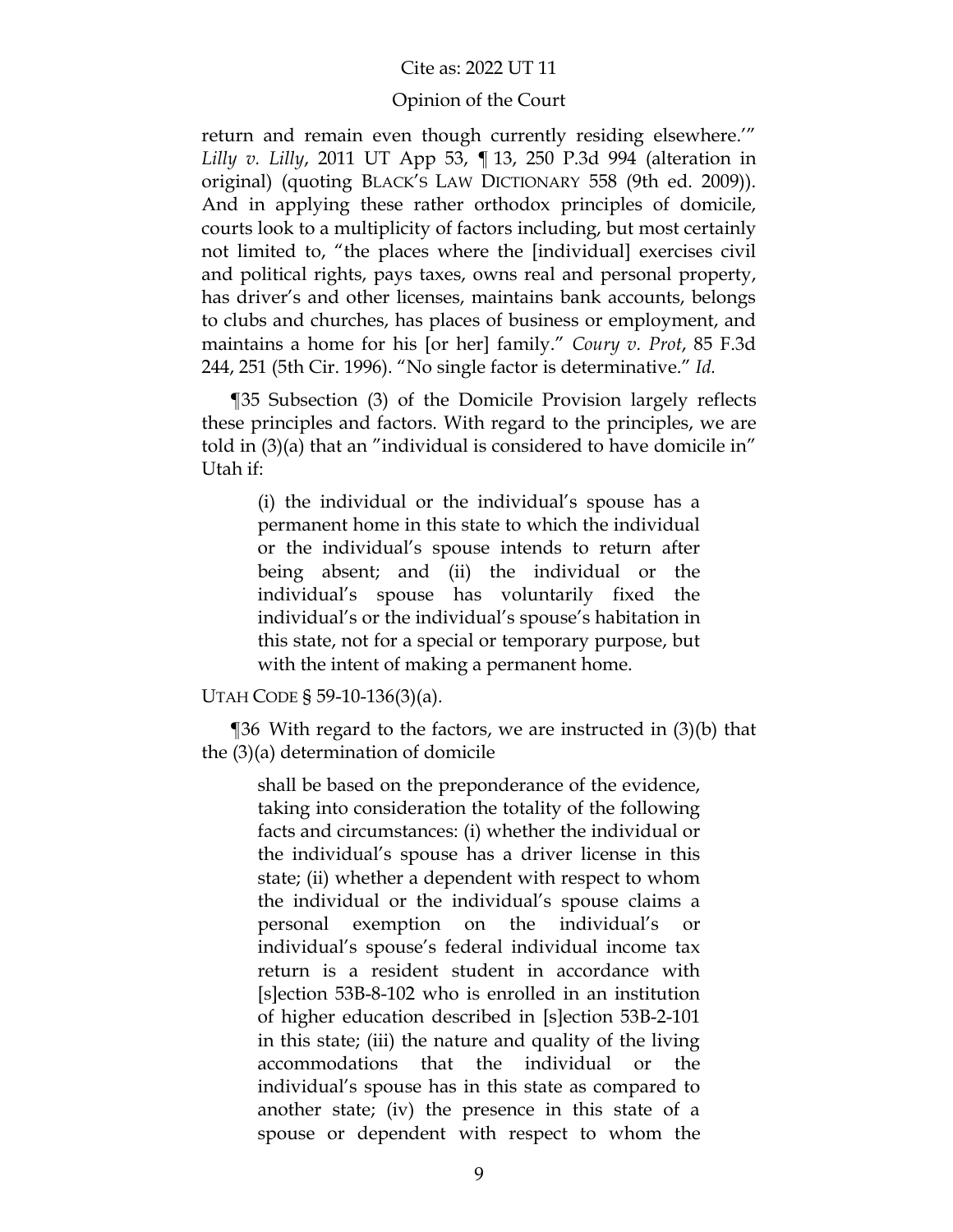### Opinion of the Court

individual or the individual's spouse claims a personal exemption on the individual's or individual's spouse's federal individual income tax return; (v) the physical location in which earned income as defined in [s]ection 32(c)(2), Internal Revenue Code, is earned by the individual or the individual's spouse; (vi) the state of registration of a vehicle as defined in [s]ection 59-12-102 owned or leased by the individual or the individual's spouse; (vii) whether the individual or the individual's spouse is a member of a church, a club, or another similar organization in this state; (viii) whether the individual or the individual's spouse lists an address in this state on mail, a telephone listing, a listing in an official government publication, other correspondence, or another similar item; (ix) whether the individual or the individual's spouse lists an address in this state on a state or federal tax return; (x) whether the individual or the individual's spouse asserts residency in this state on a document, other than an individual income tax return filed under this chapter, filed with or provided to a court or other governmental entity; (xi) the failure of an individual or the individual's spouse to obtain a permit or license normally required of a resident of the state for which the individual or the individual's spouse asserts to have domicile; or (xii) whether the individual is an individual described in [s]ubsection  $(1)(b).$ 

### *Id.* § 59-10-136(3)(b).

¶37 In addition to, in effect, codifying the conventional approach to domicile, the Domicile Provision lays out situationspecific rules in subsections (1) and (2). Under subsection (1), an individual is "considered to have domicile" in Utah if "a dependent with respect to whom the individual ... claims a personal exemption on the individual's‖ federal return is enrolled in a public kindergarten, elementary, or secondary "school in this state" or if "the individual or the individual's spouse is a resident student" enrolled in certain in-state institutions of higher education. *Id.* § 59-10-136(1)(a). This is an unbending presumption, meaning, if established, it cannot be rebutted.

¶38 Subsection (2) of the provision expands the list of individuals presumed domiciled here. Under (2)(a), this group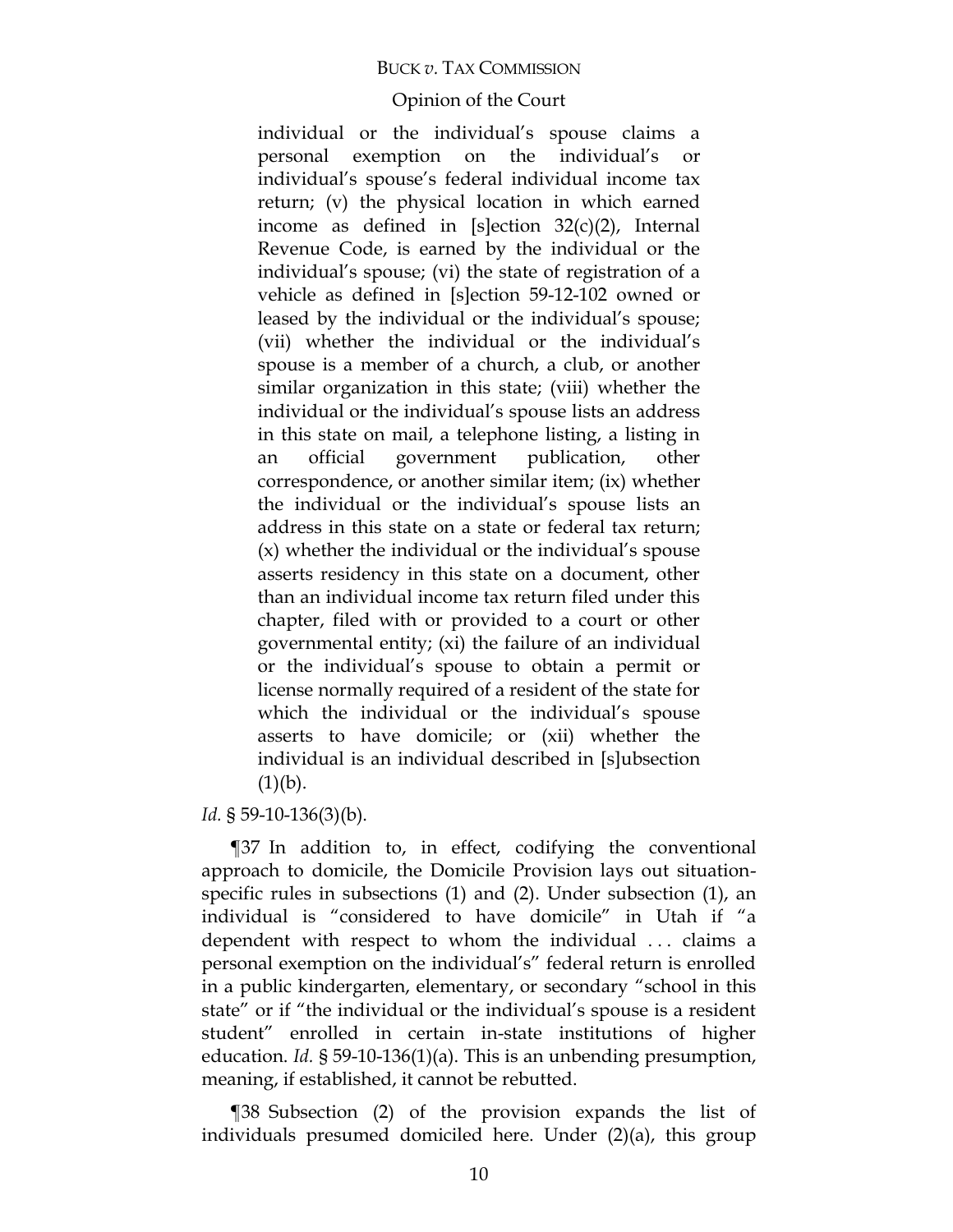#### Opinion of the Court

includes those individuals, like the Bucks, who claim "a residential exemption<sup>"</sup> for their "primary residence."<sup>10</sup> *Id.* § 59-10-136(2)(a). But unlike subsection (1), this presumption is unquestionably ―rebuttable.‖ *Id.* § 59-10-136(2).

¶39 The Tax Commission would have us cobble these three subsections together to allow them to "consider only" a taxpayer's "actions or inactions related to the residential property tax exemption" when applying the presumption under  $(2)(a)$ . Thus, the Commission's position seems to be that the only evidence relevant to rebutting the subsection (2)(a) presumption is evidence that goes to the application of the residential property tax exemption itself.

¶40 For textual support, the Tax Commission relies on the following clause from subsection  $(3)(a)$ : "Subject to [s]ubsection  $(3)(b)$ , if the requirements of [s]ubsection  $(1)$  or  $(2)$  are not met for an individual to be considered to have domicile in this state, the individual is considered to have domicile in this state if" subsections (3)(a)(i) and (3)(a)(ii) are satisfied. *Id.* § 59-10-136(3)(a). In the Commission's eyes, the first *if* clause requires that it "first determine whether [t]axpayers are domiciled in Utah under sections 136(1) or (2) before considering any domicile factors listed in section 136(3)." Furthermore, according to the Commission, allowing taxpayers to use evidence beyond that tied to "their actions or inactions regarding their residential exemption" to rebut "the presumption of domicile under section  $136(2)(a)$ " would eviscerate the first *if* clause.

¶41 We struggle to see the Commission's point. When it comes to rebutting the subsection (2)(a) presumption of domicile, the Tax Commission's interpretation confines taxpayers to evidence of their actions or inactions regarding the residential exemption itself. This is not rebuttal evidence; rather, this is evidence of whether the presumption even applies. Consider a hypothetical rule that says, "there is a rebuttable presumption that an individual who holds title to a vehicle was driving it at the time of any accident

<sup>10</sup> Although not relevant to this case, this group also includes those who are registered to vote in Utah (subsection (2)(b)) and those who "assert. residency in this state for purposes of filing an individual income tax return" (subsection  $(2)(c)$ ). UTAH CODE § 59- $10-136(2)(b)-(c)$ .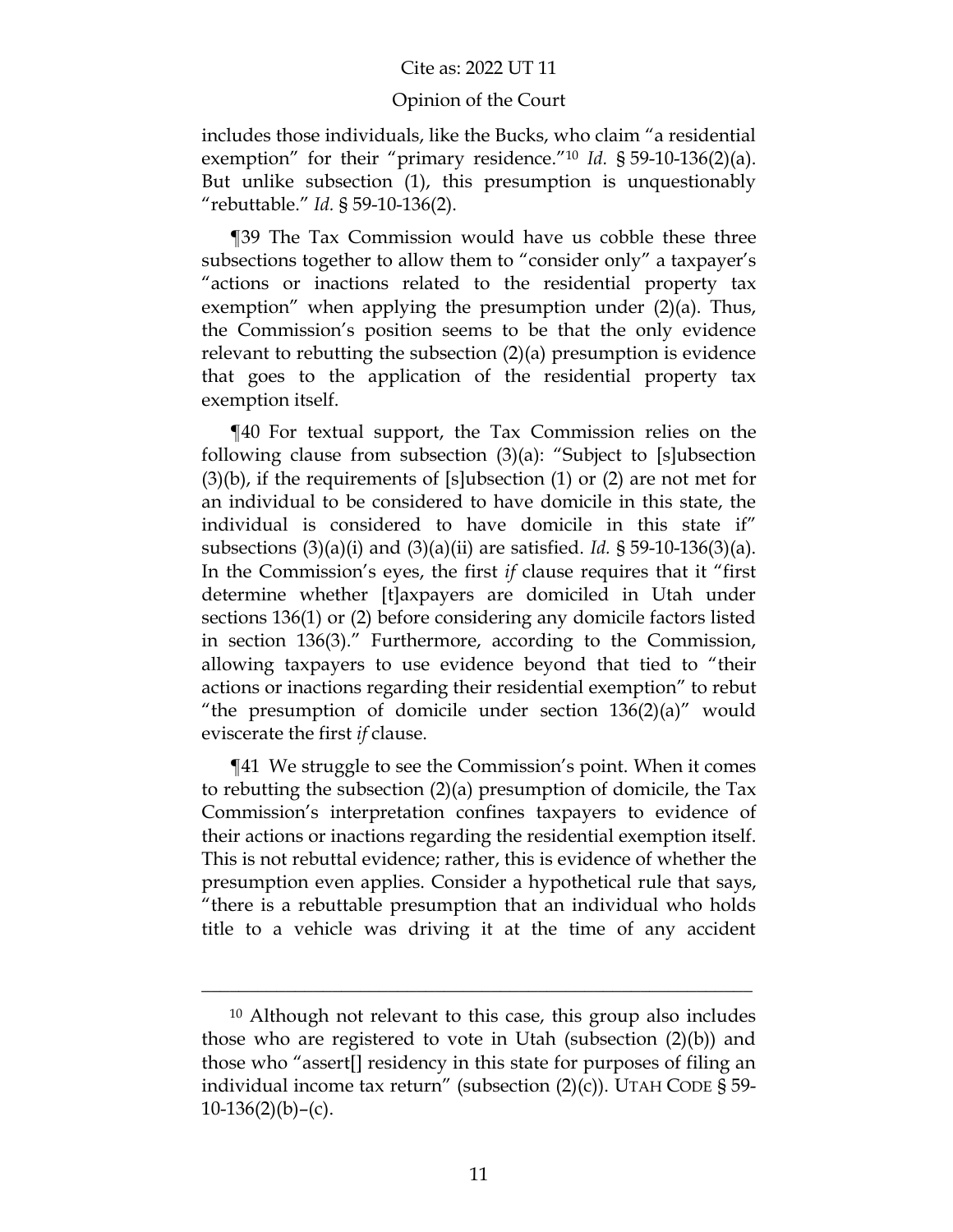## Opinion of the Court

involving the vehicle." Under the Commission's approach, the only evidence a vehicle owner could put on to establish they were not behind the wheel at the time of an accident is evidence of their actions or inactions regarding title to the vehicle. This view is fundamentally and fatally flawed because it confuses evidence *establishing* a presumption with evidence relevant to *overcoming*, i.e., *rebutting*, the presumption.

¶42 One of our well-established contextual canons of statutory construction—the surplusage canon—helps illuminate the problem with the Tax Commission's view. Under the Commission's approach, the "rebuttable presumption" provision in subsection (2) carries no water. Scrap it altogether, and taxpayers could still put on evidence of their action or inaction regarding the residential exemption. In other words, taxpayers could still put on evidence indicating they did not "claim. residential exemption." UTAH CODE  $\S 59-10-136(2)(a)$ . This outcome puts subsection (2) on the same footing with subsection  $(1)$ , which creates a "categorical" or non-rebuttable presumption, as the Tax Commission concedes.<sup>11</sup> Such an interpretation violates the surplusage canon and, under our jurisprudence, is anathema. *See* ANTONIN SCALIA & BRYAN A. GARNER, READING LAW: THE INTERPRETATION OF LEGAL TEXTS 174 (2012) ("If possible, every word and every provision is to be given effect .... None should needlessly be given an interpretation that causes it . . . to have no consequence").

¶43 We think it inconceivable that the Utah Legislature labored to create a rebuttable presumption that, in effect, is irrebuttable. Hence, we conclude that Tax Commission's interpretation is not reasonable, and we reject it.

¶44 The Bucks, on the other hand, read subsections (1), (2), and (3) together in a common-sense way that gives meaning to each section of the Domicile Provision. In the Bucks' view, the Tax Commission would first determine if an individual or the individual's spouse or dependent is enrolled in an educational

<sup>&</sup>lt;sup>11</sup> Even though the subsection (1) presumption is categorical, there is no doubt that taxpayers could put on evidence they are not subject to it. For example, taxpayers could introduce facts showing their dependents were not "enrolled in a public kindergarten  $\dots$  in this state" during the tax year in question. UTAH CODE § 59-10- $136(1)(a)(i)$ .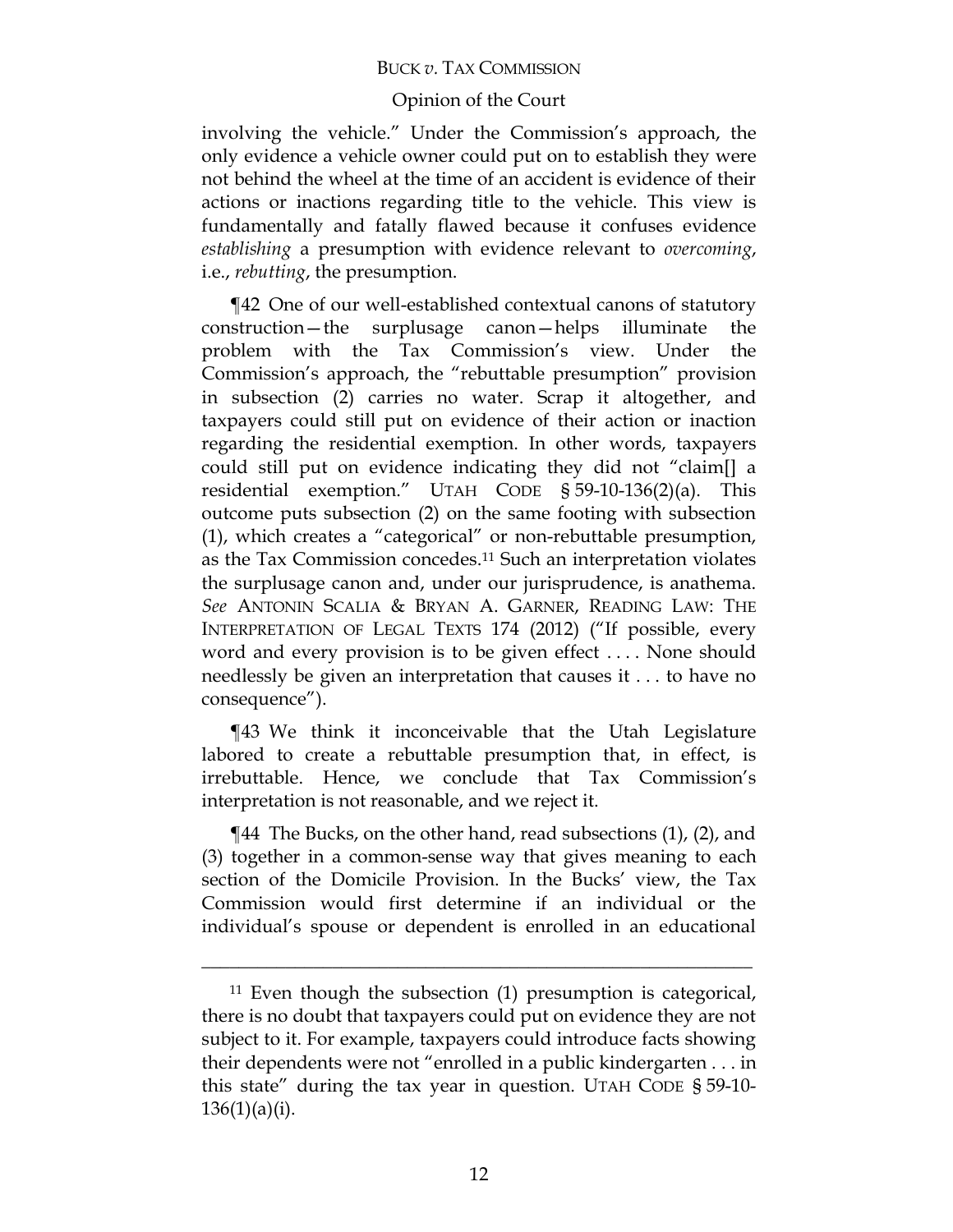#### Opinion of the Court

institution in this state in a way that triggers subsection (1). *See supra* ¶ 37. If so, and absent application of subsection (4), which has no perch in this case, the individual is domiciled in Utah for purposes of IITA. Full stop.

¶45 If subsection (1) does not apply, the Tax Commission would turn to subsection (2) and determine if the individual claimed the residential exemption or otherwise triggered the application of this subsection. *See supra* ¶ 38. Unlike under subsection (1), however, the individual may rebut this presumption.

¶46 Subsection (3), in the Bucks' view, serves as IITA's catchall domicile provision. Pursuant to this subsection, individuals not subject to the situation-specific rules of subsections (1) and (2) may still be considered domiciled in Utah if, after "taking into consideration the totality of the ... facts and circumstances" set forth in subsection  $(3)(b)$ , the "preponderance of the evidence" weighs in favor of domicile. *See supra* ¶¶ 35–36. And these so happen to be many of the same facts and circumstances the Bucks presented evidence on before the Tax Commission in their bid to overcome the subsection (2) presumption.

¶47 With the benefit of hindsight and focused briefing, it is often the case that we perceive ways in which statutory language could be improved. Section 136 is no exception: The legislature could have explicitly said taxpayers are not barred from relying on some or all of the subsection (3) factors in overcoming the subsection (2) presumption. But clairvoyance and perfection have never been the benchmarks by which we measure ambiguity. No, we focus on if, in reading the relevant provisions together, there are competing reasonable interpretations. Here, there are not. For the reasons we have expressed, only the Bucks' take survives our reasonableness inquiry.

¶48 What is more, even if we were to stretch and credit the Commission's interpretation as a reasonable one, resulting in an ambiguity, the Commission would still lose. As the Bucks and amicus curiae the American College of Tax Counsel ably point out, the Commission's interpretation raises several constitutional issues. <sup>12</sup> And the Attorney General's decision not to offer a defense

\_\_\_\_\_\_\_\_\_\_\_\_\_\_\_\_\_\_\_\_\_\_\_\_\_\_\_\_\_\_\_\_\_\_\_\_\_\_\_\_\_\_\_\_\_\_\_\_\_\_\_\_\_\_\_\_\_\_\_

(continued . . .)

<sup>12</sup> The Bucks contend the Tax Commission's application of the Domicile Provision (1) denies them due process because "it doesn't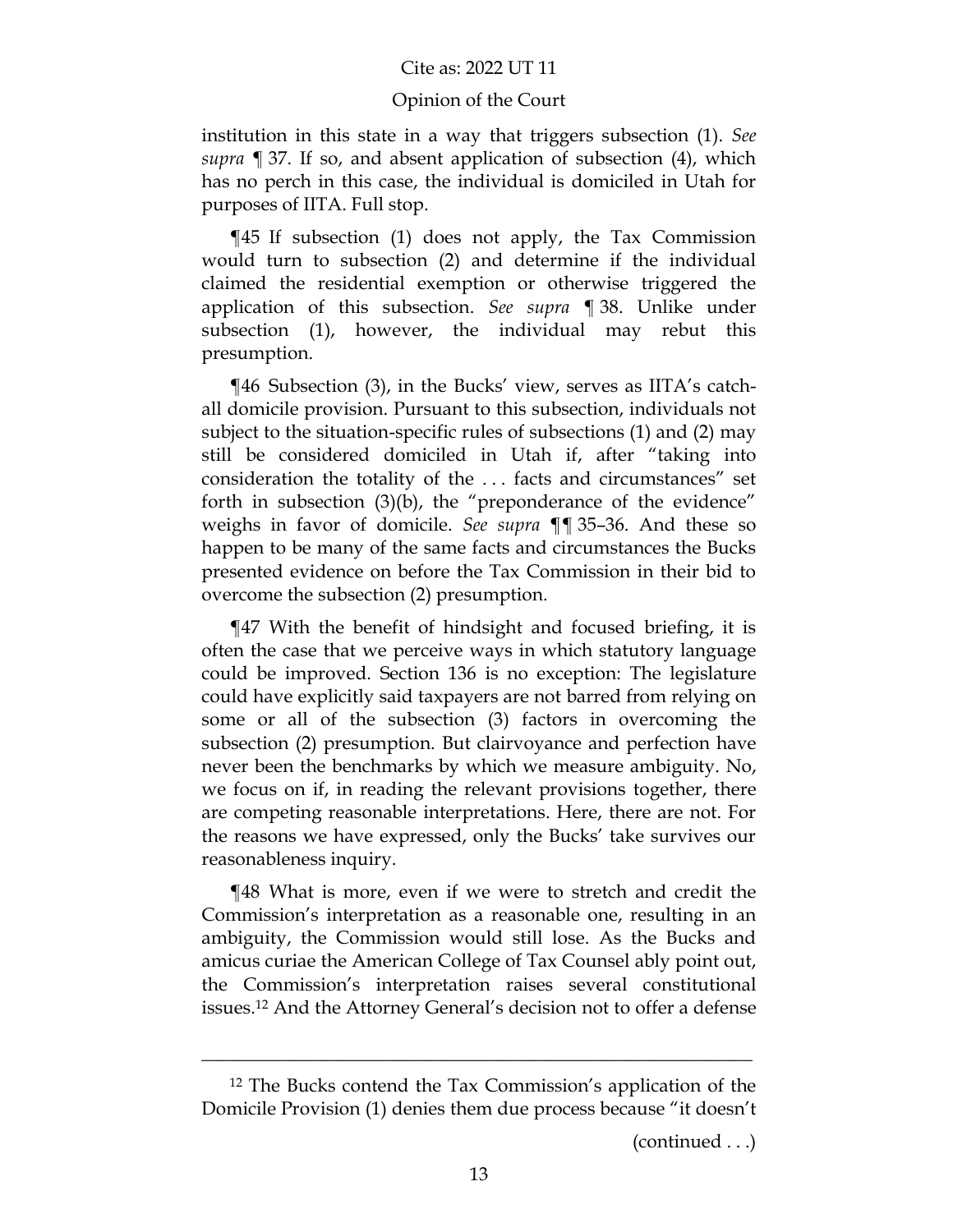### Opinion of the Court

of the statute in light of this briefing provides us with a sufficient basis to conclude that there are serious problems attendant to the Commission's view. Accordingly, one of our prime expectedmeaning canons—the constitutional-doubt canon—would heavily favor the Bucks' read of the Domicile Provision and cause us to reject the Commission's position.

# II. FOR PURPOSES OF IITA, THE BUCKS WERE NOT DOMICILED IN UTAH IN 2012

¶49 Having rejected the Tax Commission's flawed, overly narrow construction of the Domicile Provision, we apply the uncontested facts to the statute to determine whether the Bucks were domiciled in Utah during the 2012 tax year. They were not.

¶50 The uncontested facts overwhelmingly support the Bucks' contention that they were domiciled in Florida in 2012. We list these facts at length in paragraphs five through twenty-two above but recount just a few here as a refresher: John's work was based out of Florida, *see* UTAH CODE § 59-10-136(3)(b)(v); the children were enrolled in school in Florida; the Bucks held Florida driver licenses, *see id.* § 50-10-136(3)(b)(i); the nature and quality of the Bucks' living arrangements favored Florida, *see id.* § 59-10- 136(3)(b)(iii); and the Bucks lives revolved around Florida, *see id.* § 59-10-136(3)(b)(vii). Indeed, the Tax Commission offered no response to the Bucks' observation to us that the Commission's Auditing Division "made no serious attempt to contest that the facts demonstrate the Bucks were actually domiciled in Florida" in 2012.

¶51 In short, the Tax Commission put all of its eggs in its interpretative basket, effectively conceding that if its assessment of the law failed to carry the day, the facts would compel us to rule for the Bucks. We agree.

 $\overline{a}$ 

permit a fair opportunity to rebut a presumption of Utah domicile even when that presumption is factually incorrect;"  $(2)$  "as applied[,] discriminates against persons who reside and/or are domiciled outside of Utah" in violation of the Privileges and Immunities Clause; and (3) unreasonably burdens interstate commerce. The brief of amicus curiae the American College of Tax Counsel expands on these and other constitutional issues.